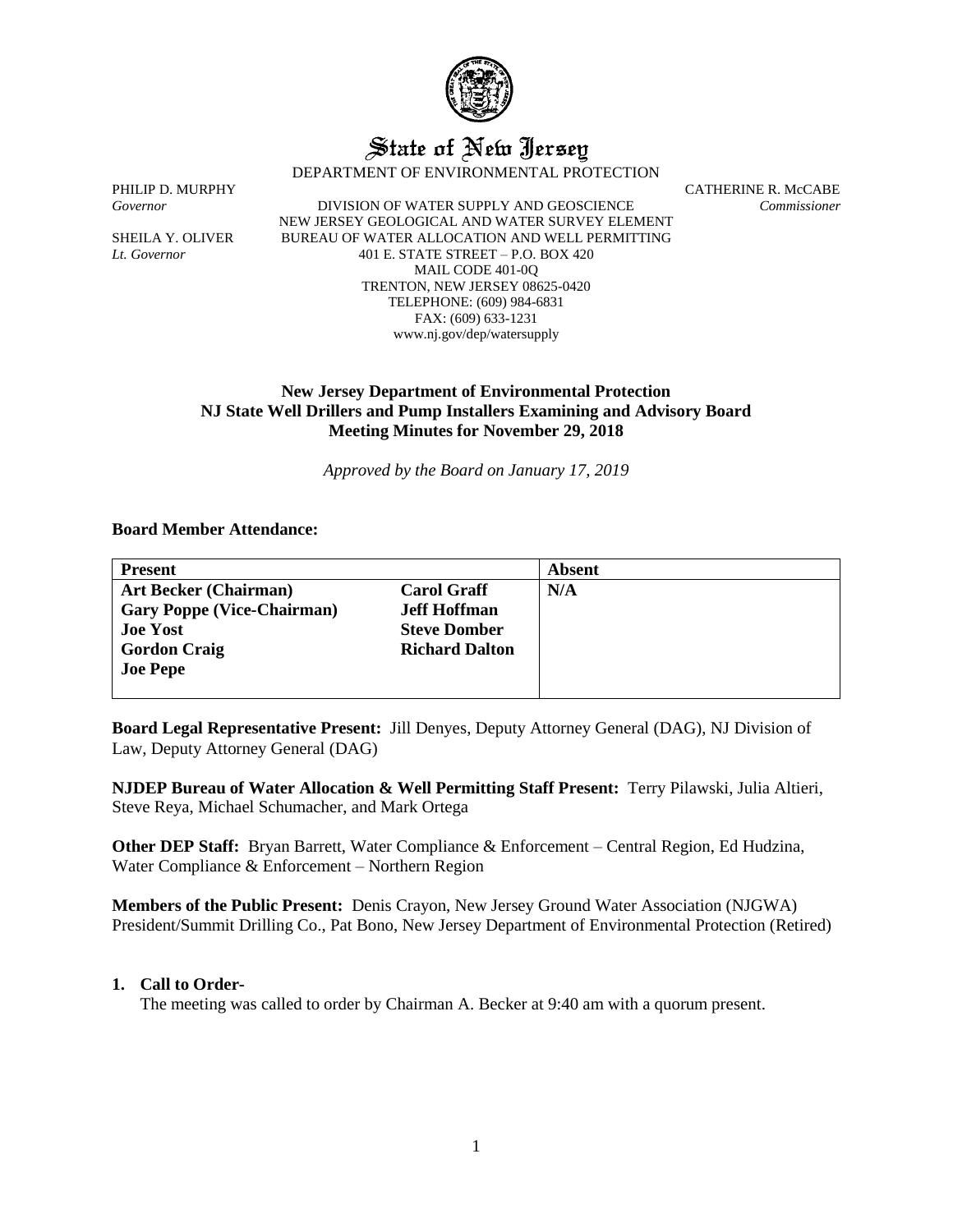#### **2. Review and Certification of September 13, 2018 Draft Meeting Minutes-**It was noted that in Item # 7, the word "Pepe" was missing after "J." in the first sentence. **A motion to approve the meeting minutes pending this correction was made by G. Poppe, seconded by J. Yost and approved unanimously.**

## **3. Review and Certification of October 18, 2018 Draft Conference Call Minutes-**It was noted in Item # 3 that there should be a change from "…this cycle…" to "…the upcoming partial cycle…". **A motion to approve the conference call minutes pending this correction was made by C. Graff, seconded by G. Craig and approved unanimously.**

## **4. Board Business and Correspondence-**

Remaining conference call for 2018:

The remaining Board telephone conference calls will for 2018 will be held on December 20th to further develop a continuing education program in addition to approving qualified candidates for NJ driller or pump installer licenses. A. Becker noted that he will not be available to attend the January 17, 2019 meeting and that G. Poppe will be providing coverage for him.

## **5. Review and Certification of License Applicants-**

**Environmental Resource and Geotechnical** – **A motion to approve one (1) license applicant was made by G. Craig, seconded by J. Yost and approved unanimously. The following individual was approved for licensure by the Board: Joseph Francis Flannery.**

G. Craig asked Well Permitting staff the status of the soil borer/Journeyman Class B license upgrade course, which will be offered by the staff members to upgrade from a soil borer license to an environmental resource and geotechnical well driller. Well Permitting staff members explained that it would be a priority once the continuing education process is a little further down the line and that no courses have yet been scheduled.

A. Becker informed the Board and staff that he became aware of multiple cable tool drilling questions on the National Ground Water Association (NGWA) General Drilling exam, which is a required exam for all license types except for pump installers. A. Becker said that he reached out to Denis Crayon, who is on the NGWA Board of Directors, to attempt to find out how many of those questions were on the exam and to see if those who fail the exam are failing because of the cable tool questions. This is specifically a concern in New Jersey because the cable tool drilling method is rarely used anymore. Denis stated that it was unlikely that those questions would ever be removed from the exam because cable tool drilling is used in other parts of the county and that the exam is meant to test the person's knowledge of all types of drilling. Pat Bono asked if there was information about cable tool drilling in the NGWA's study guide and A. Becker answered that the study guide is very thorough.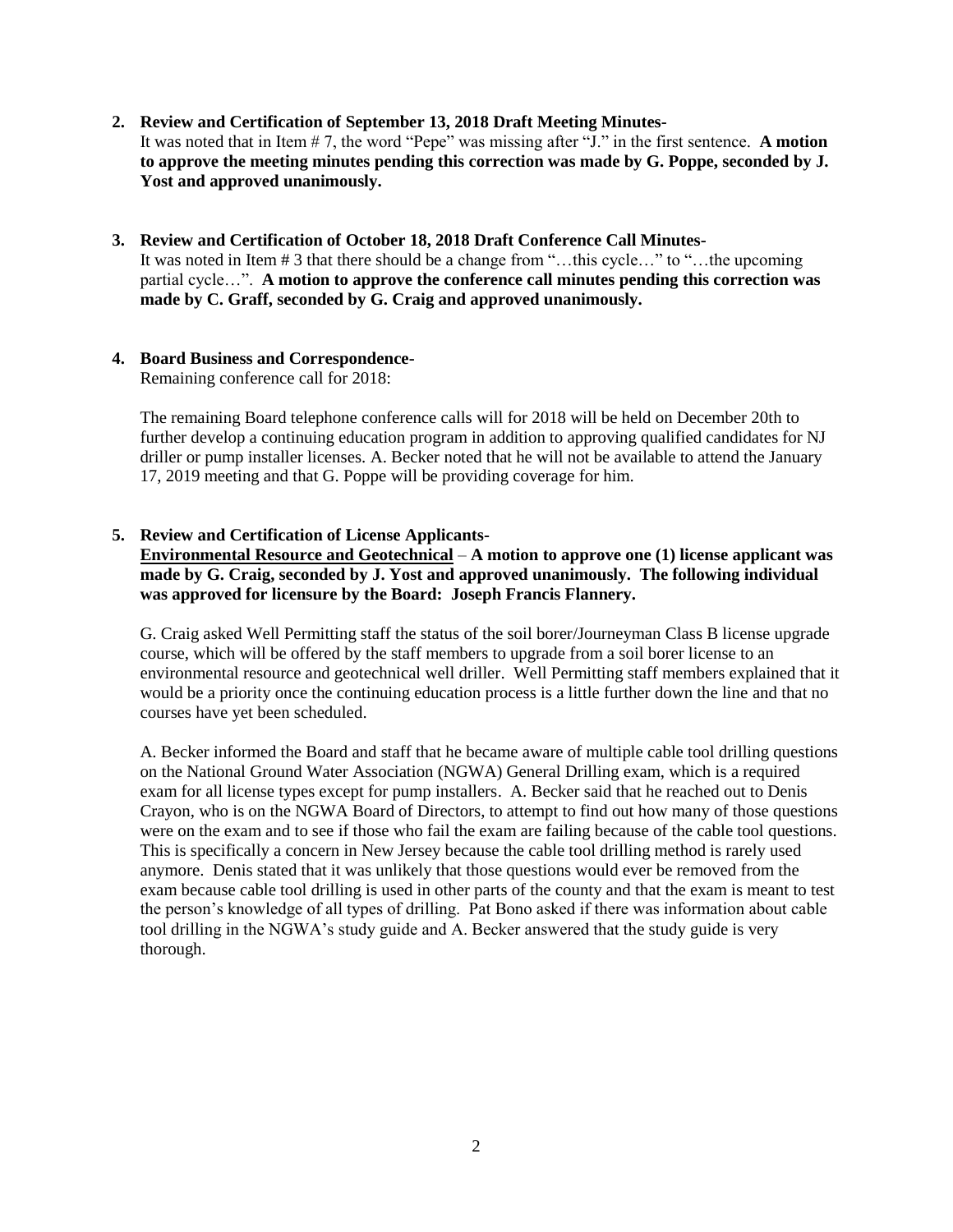## **6. Geothermal Workgroup Update-**

M. Schumacher updated the Board on recent activities of the Geothermal Workgroup, which is run by the Division of Air Quality, Energy and Sustainability. The purpose of this group is to focus on making geothermal wells more prevalent in New Jersey and increase public awareness and knowledge of this technology. M. Schumacher informed the Board that this group, in conjunction with the Bureau of GIS, is in the process of testing a GIS suitability tool to determine whether a geothermal well system is feasible for a particular site. He will update the Board once the demo is available.

## **7. Horizontal Directional Drilling (HDD) Update-**

R. Dalton informed the Board that on October 1, 2018, J. Hoffman, T. Pilawski, S. Reya, M. Ortega, and himself had met with the Division of Legal Affairs to discuss the Department's regulatory issues with HDD. R. Dalton also stated that he had participated as a presenter on a webinar on October 29, 2018 regarding some cases of HDD in New Jersey. Finally, R. Dalton made the Board aware of draft guidelines for HDD that are open for public comment on the Federal Energy Regulatory Commission's (FERC) website.

## **8. Report Potential Pump Installation/Maintenance by Unlicensed Individual-**

J. Altieri explained that the Department recently received numerous complaints alleging that an individual was repeatedly completing unlicensed pump work. She informed the Board that a letter was sent to the company in question on November 26, 2018 and that the individual called a few days later stating that the company employs a licensed pump installer. The person in question was told to send the Department a response in writing.

A. Becker thanked Julia for her update and asked why the names and companies that are allegedly in violation of the well rule are not made public at Board meetings as it increases awareness and importance of following the rule within the industry and may encourage compliance. M. Schumacher and T. Pilawski discussed the point at which Department final agency enforcement actions become public record.

## **9. Recent Bureau Field Inspections & Other Enforcement Action Update-**

J. Altieri provided a brief overview of Bureau field work and enforcement actions taken since the last meeting as follows:

## **Field Inspections – September 13, 2018 thru November 29, 2018 - 4 total**

- Witnessed successful drilling new domestic well to resolve homeowner complaint of unsatisfactory water quality. Original well driller voluntarily constructed new domestic well to replace poorly functioning well and decommissioned old for the property owner. No enforcement action by Department needed. Upper Freehold Twp., Monmouth.
- Site inspection of new public supply well construction- no violations noted. Chesterfield, Burlington County
- Site inspection of new sonic well drilling construction. Unplanned, in field opportunity-no violations noted.

## **New Investigation-Homeowner complaint filed October 23, 2018**

• Issue: improper domestic well installation of 80 ft. deep, 4-inch diameter PVC well in Estell Manor City, Atlantic County. Well originally drilled in 2015 and lost water pressure July 28,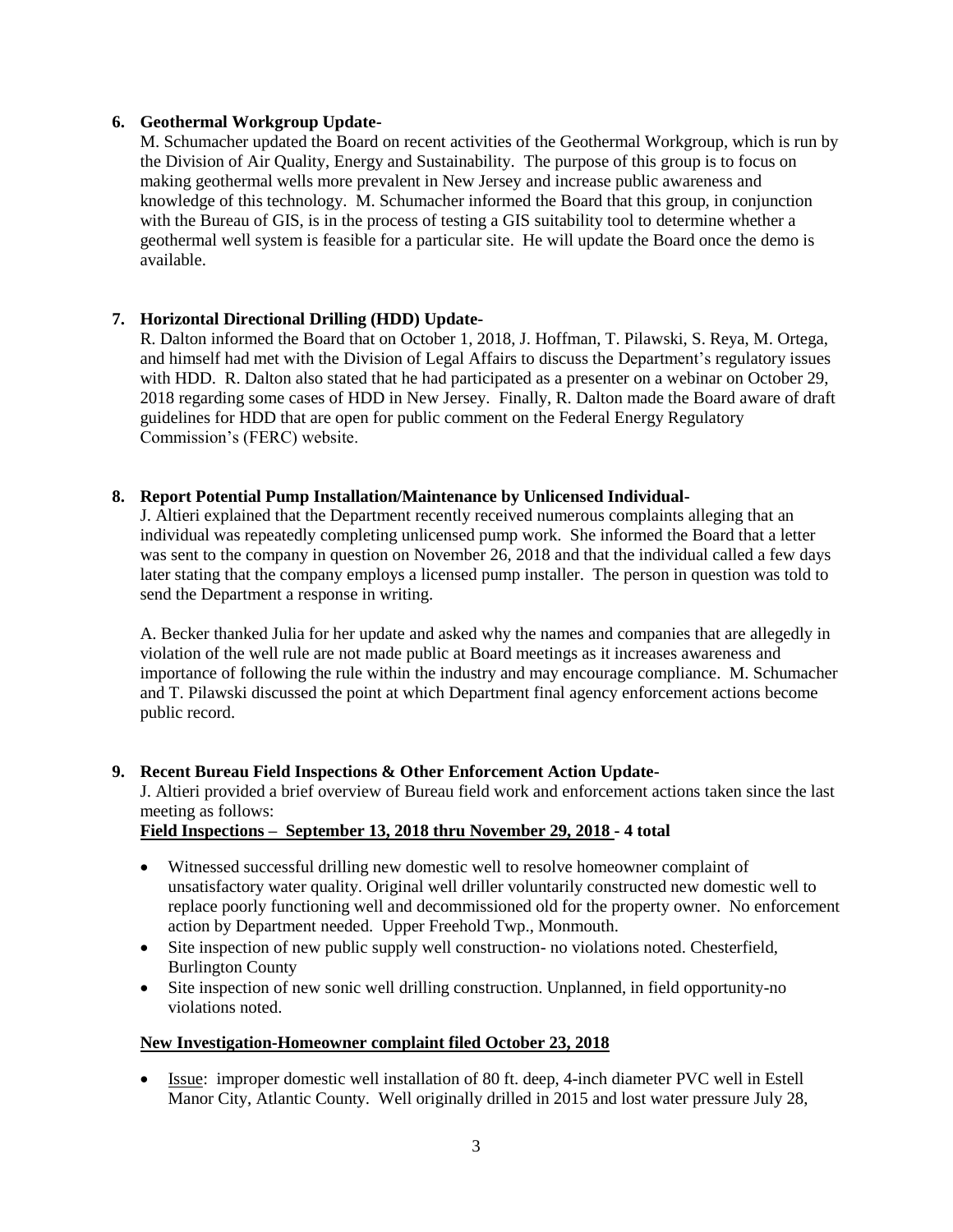2018 and produced sandy water that would not clear up after original well driller replaced submersible pump. Lack of grout in borehole reported by homeowner to the Bureau after he excavated down to the pitless adapter. A different well driller constructed a new domestic well for the property owner on November 1, 2018.

- o Alleged Violations: improper grouting of borehole
- o Enforcement Action-Site visit confirmed improper well construction on November 1, 2018. Bureau staff documented very little grout in open borehole, significant void measured to 25 feet below grade along-side of casing. Well will need to be properly abandoned under Bureau staff supervision. Bureau coordinating with Southern Region enforcement to issue appropriate enforcement action documents.

S. Reya brought the Board up to speed regarding the Department's efforts to get an irrigation well decommissioned in Brick Township that had an approved permit to be constructed in an area of contaminated ground water. The original permit was issued without the proper well construction requirements. He explained that the well has been successfully decommissioned by a licensed driller of the proper class and that the issue is resolved.

G. Craig asked if there is an update regarding the Woodbury geothermal wellfield issue. T. Pilawski explained that the Department had recently received a modified pilot plan to determine whether the geothermal wells can be recommissioned in accordance with the well rule. Should the pilot fail to do so, the wells would then have to be decommissioned in accordance with the requirements of N.J.A.C. 7:9D. The Department had recommended minor corrections and anticipates that the pilot plan will be approved once the changes are completed. It was also noted by T. Pilawski that the Department's legal counsel recently filed an Order to Show Cause to enforce the terms of the May 19, 2017 Administrative Consent Order (ACO), which requires proper decommissioning or recommissioning the 80 closed loop geothermal wells that were constructed improperly.

#### **10. Continuing Education Program Development Update-**

Well Permitting staff informed the Board that the Licensing and Exams webpage will soon be updated to reflect the recent discussions regarding continuing education. The Board members asked for clarification about the review process for course approvals. S. Reya explained that the administrative review of the materials submitted by course providers would be conducted by Well Permitting staff members and that the Board will review the technical worth of the course and assign a CEP total to the course.

#### **11. Well Permitting Program Updates-**

T. Pilawski informed the Board that that the rule change proposal was nearly ready to go out. She stated that the Department wanted to run something by the Board prior to moving it forward since all other recommended changes were brought to their attention. T. Pilawski continued to explain that that there was a recommendation to have all category 1 and category 2 wells be labeled for identification purposes. The current rule states that category 3 and category 4 wells should be labeled, however, category 4 wells are uncased wells and cannot be labeled. This change would make category 1, category 2, and category 3 wells require a label be affixed to the well with the permit number. T. Pilawski asked the Board to weigh in on this suggested change. A. Becker said that he sees the benefit for this change. The rest of the Board members agreed.

## **Motion – A motion to accept the Department's proposed language for the labeling changes was made by C. Graff, seconded by R. Dalton and approved unanimously.**